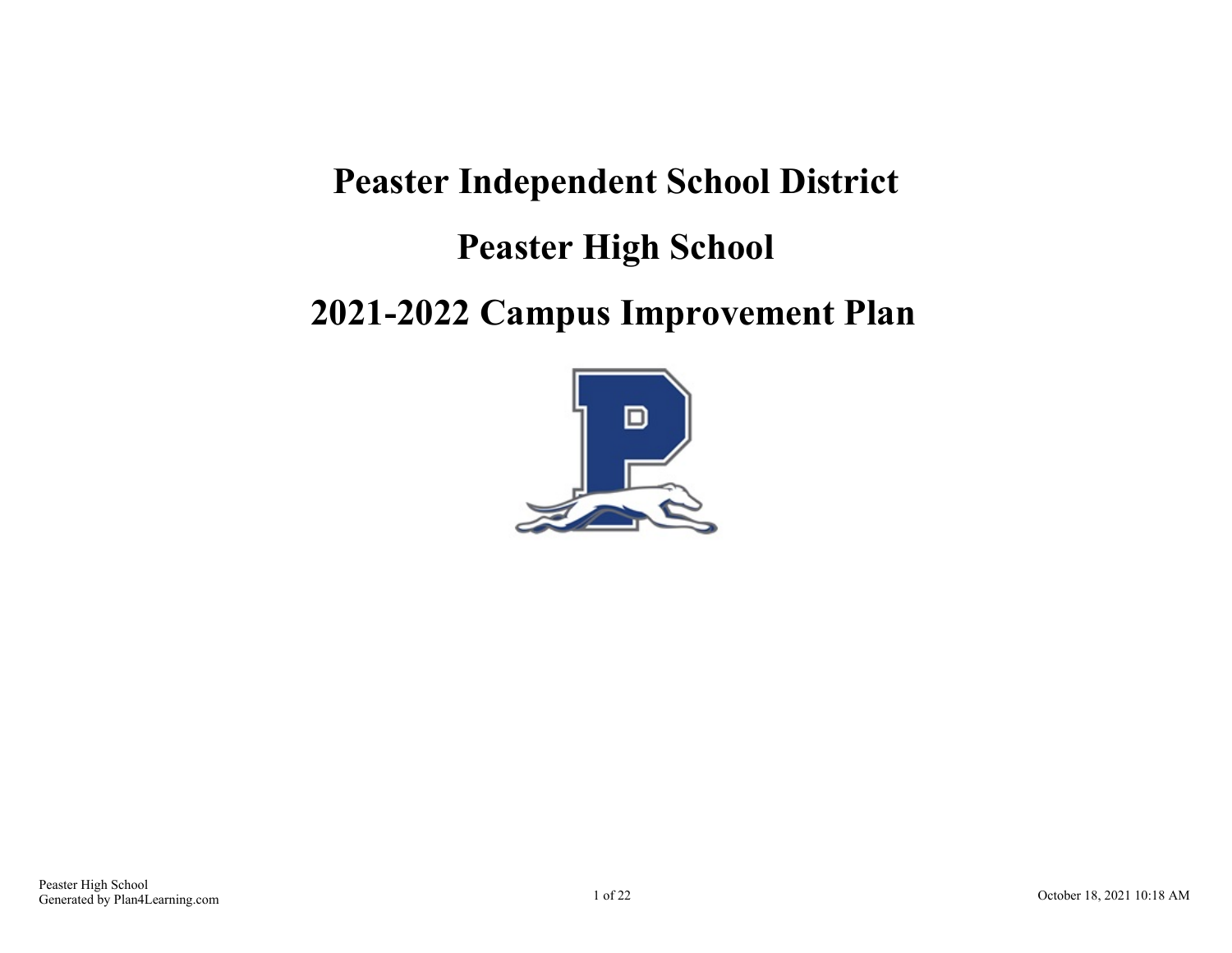# **Mission Statement**

Peaster ISD prepares students for success in the 21st century by engaging them in rigorous and relevant learning opportunities that promote excellence. Our expectation is all students and staff will achieve their potential, and become independent, lifelong learners.

## **Vision**

Growing our tradition of excellence

# **Value Statement**

We are committed to:

learning daily, personal responsibility, leadership, growth, and service for all students and staff.

providing a safe, secure, student-centered environment that upholds tradition, instills respect, and builds character.

maintaining excellence in a growing community, grounded in respect, unity, compassion, faith, and family.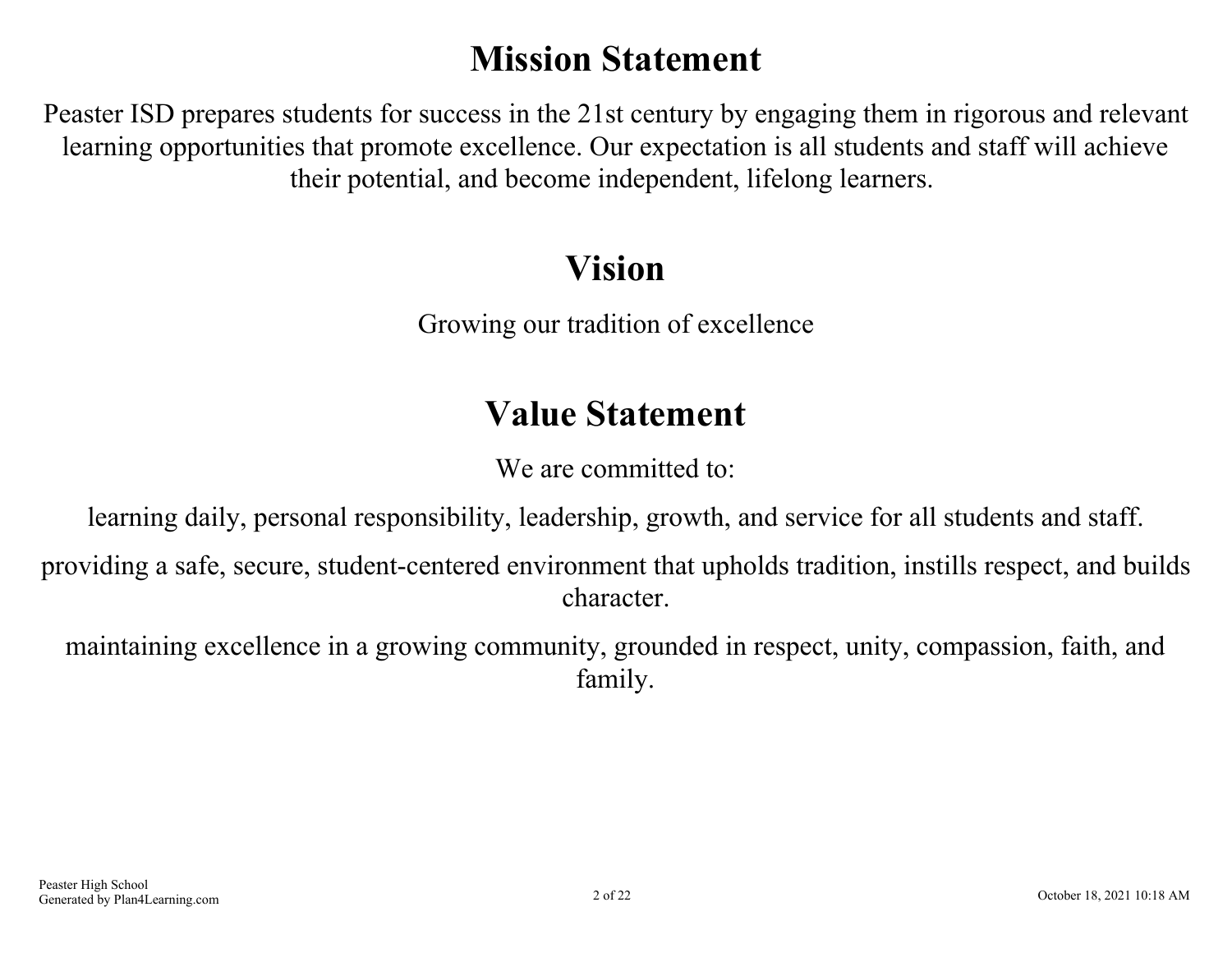### **Table of Contents**

| Comprehensive Needs Assessment                                                                                         |    |
|------------------------------------------------------------------------------------------------------------------------|----|
| Demographics                                                                                                           |    |
| Student Achievement                                                                                                    |    |
| School Culture and Climate                                                                                             | h. |
| Staff Quality, Recruitment, and Retention                                                                              |    |
| Curriculum, Instruction, and Assessment                                                                                |    |
| Parent and Community Engagement                                                                                        |    |
| <b>Priority Problem Statements</b>                                                                                     | 10 |
| Goals                                                                                                                  | 11 |
| Goal 1: Peaster ISD will provide an environment in which students engage in meaningful learning.                       | 12 |
| Goal 2: Peaster ISD will exhibit a culture where positive character development is valued within our school community. | 15 |
| Goal 3: Peaster ISD will be a community where positive, respectful relationships are valued.                           | 17 |
| Plan Notes                                                                                                             | 19 |
| Addendums                                                                                                              | 21 |
|                                                                                                                        |    |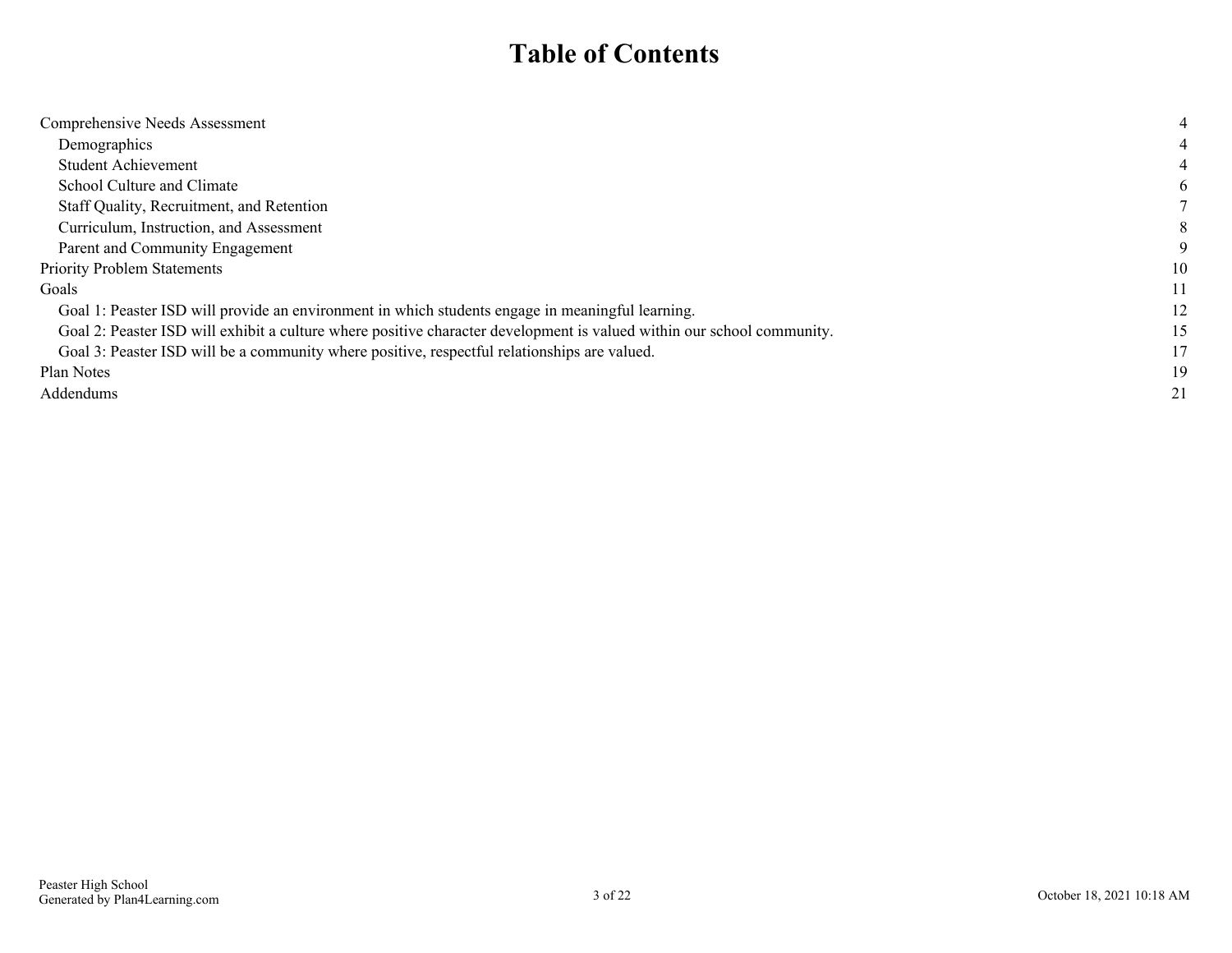# **Comprehensive Needs Assessment**

### <span id="page-3-0"></span>**Demographics**

#### **Demographics Summary**

| Ethnic Distribution:<br>$(1.1\%)$        | Economically Disadvantaged: 98 (27.5%)                   | Student Enrollment by Program: | Bilingual/ESL Education          |    | 4           |
|------------------------------------------|----------------------------------------------------------|--------------------------------|----------------------------------|----|-------------|
| African American: 2 (0.6%)<br>$(89.6\%)$ | Section 504 Students: 37 (10.4%)                         |                                | Career & Technical Education 319 |    |             |
| Hispanic: 62 (17.4%)                     | English Learners (EL): $4(1.1\%)$                        |                                | Gifted & Talented Education      |    | $20(5.6\%)$ |
| White: 285 (80.1%)                       | Students w/ Disciplinary Placements (2017-18): 8 (2.3%)  |                                | <b>Special Education</b>         | 31 | $(8.7\%)$   |
| American Indian: 1 (0.3%)                | At-Risk: $29(8.1\%)$                                     |                                |                                  |    |             |
| Asian: $0(0.0\%)$                        | Mobility (2017-18): Total Mobile Students = $39(11.0\%)$ |                                |                                  |    |             |
| Pacific Islander: $1(0.3\%)$             | Students with Intellectual Disabilities: 22 (6.1%)       |                                |                                  |    |             |
| Two or More Races: $5(1.4\%)$            |                                                          |                                |                                  |    |             |

#### **Demographics Strengths**

Small ESL population. High percentage of CTE participation.

#### **Problem Statements Identifying Demographics Needs**

**Problem Statement 1:** Almost 20% of students are identified as receiving 504 or Special Education services. **Root Cause:** Quite possibly over identifying or not dismissing those qualified for dismissal.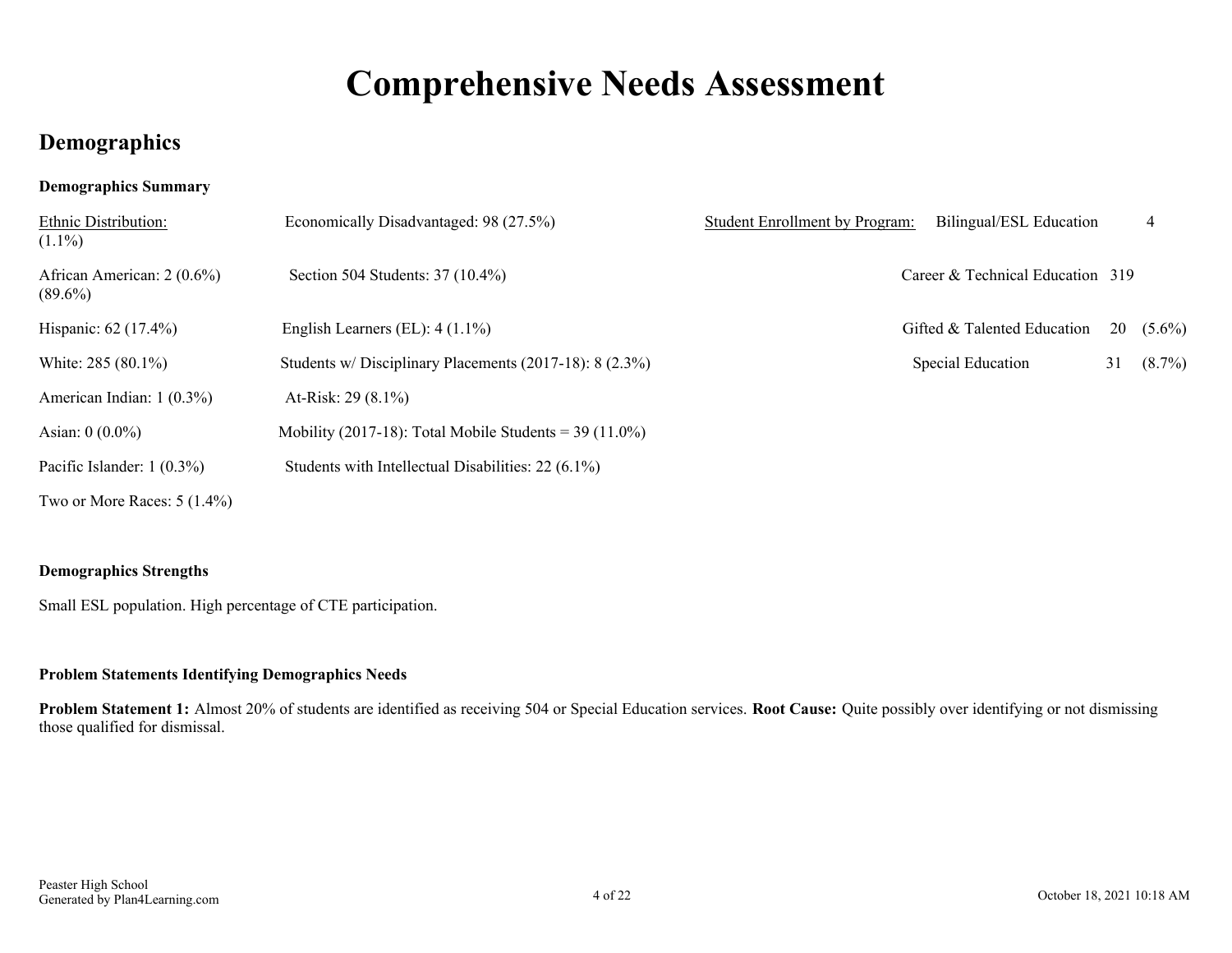### <span id="page-4-0"></span>**Student Achievement**

#### **Student Achievement Summary**

| Algebra 1 EOC | 17-18 | 18-19 | State % |
|---------------|-------|-------|---------|
| % Approaches  | 98    | 78    | 84      |
| $%$ Meets     | 74    | 42    | 62      |
| % Masters     | 34    | 14    | 39      |

| <b>Biology EOC</b> | 17-18 | 18-19 | State % |
|--------------------|-------|-------|---------|
| % Approaches       | 97    | 94    | 88      |
| $\%$ Meets         | 83    | 71    | 63      |
| % Masters          | 33    | 23    | 26      |

| English 1 EOC | 17-18 | 18-19 | State % |
|---------------|-------|-------|---------|
| % Approaches  | 83    | 84    | 63      |
| $%$ Meets     | 67    | 63    | 49      |
| % Masters     |       | 18    | 12      |

| English 2 EOC | 17-18 | 18-19 | State % |
|---------------|-------|-------|---------|
| % Approaches  | 80    | 79    | 67      |
| $%$ Meets     | 64    | 65    | 51      |
| % Masters     | Q     | h     |         |

| <b>US History EOC</b> | 17-18 | 18-19 | State % |
|-----------------------|-------|-------|---------|
| % Approaches          | 95    | 90    | -93     |

TSIA Results (Graduates >= Criterion) (Annual Graduates)

State Campus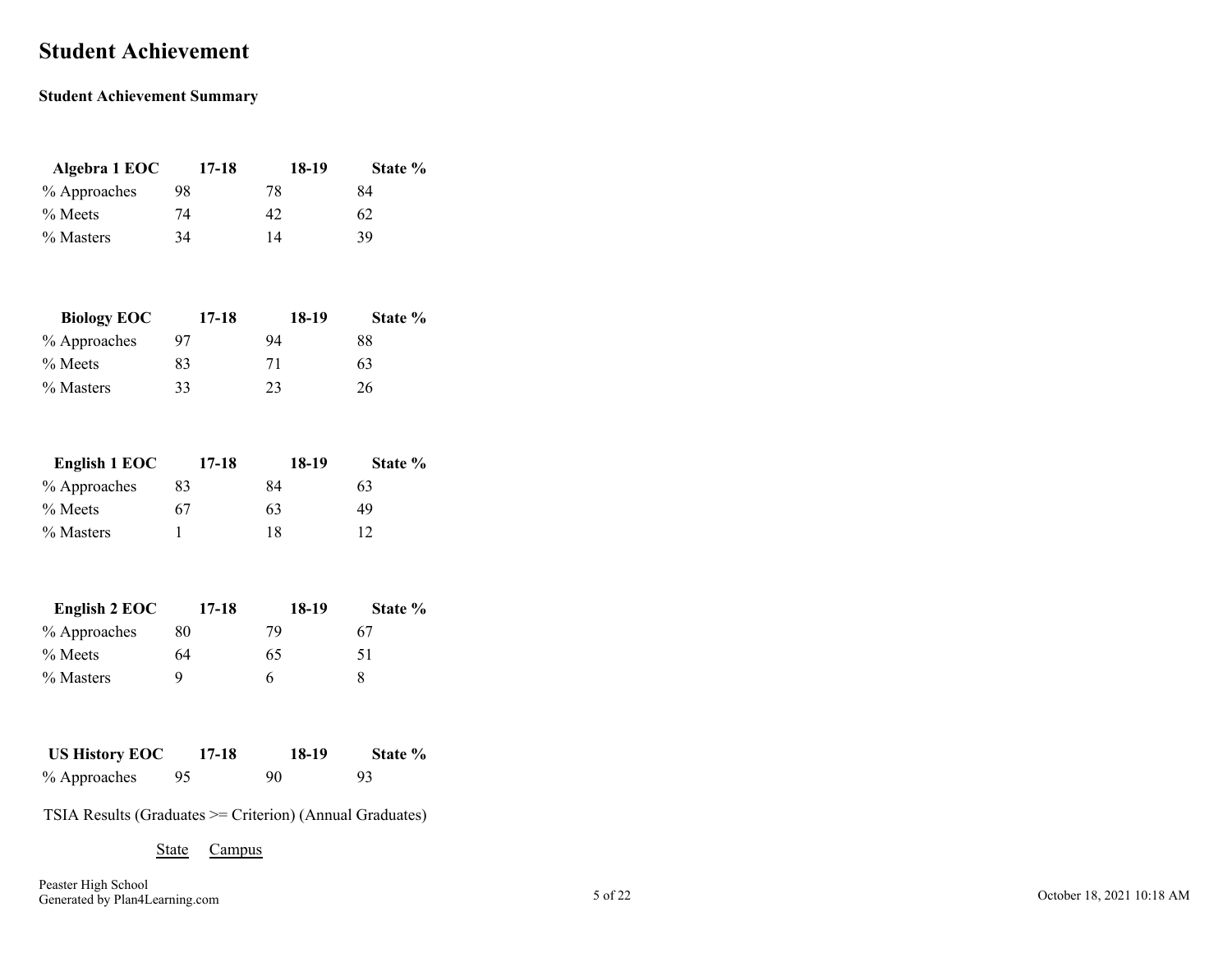| Reading: 2017-18 32.1% 58.6%  |  |  |
|-------------------------------|--|--|
| $2016 - 17$ $23.4\%$ $46.6\%$ |  |  |
| Math: 2017-18 23.7% 51.4%     |  |  |

2016-17 19.8% 43.1%

Both 2017-18 18.1% 44.3%

| Average SAT Score (Annual Graduates) *** | Average ACT Score (Annual Graduates) *** |
|------------------------------------------|------------------------------------------|
| State                                    | State                                    |
| Campus                                   | Campus                                   |
| All Subjects 2017-18 1036                | All Subjects 2017-18 20.6                |
| 1053                                     | 21.1                                     |
| Eng Lang Arts                            | Eng Lang Arts 2017-18 20.3<br>20.3       |
| and Writing 2017-18 521<br>534           | 20.6<br>Math<br>2017-18<br>22.4          |
| Math                                     | Science                                  |
| 2017-18                                  | 20.9                                     |
| 515                                      | 2017-18                                  |
| 519                                      | 21.5                                     |

#### **Student Achievement Strengths**

Above state averages for Eng I/II and Biology.

#### **Problem Statements Identifying Student Achievement Needs**

**Problem Statement 1:** Special Education "Meets or above" at 33%.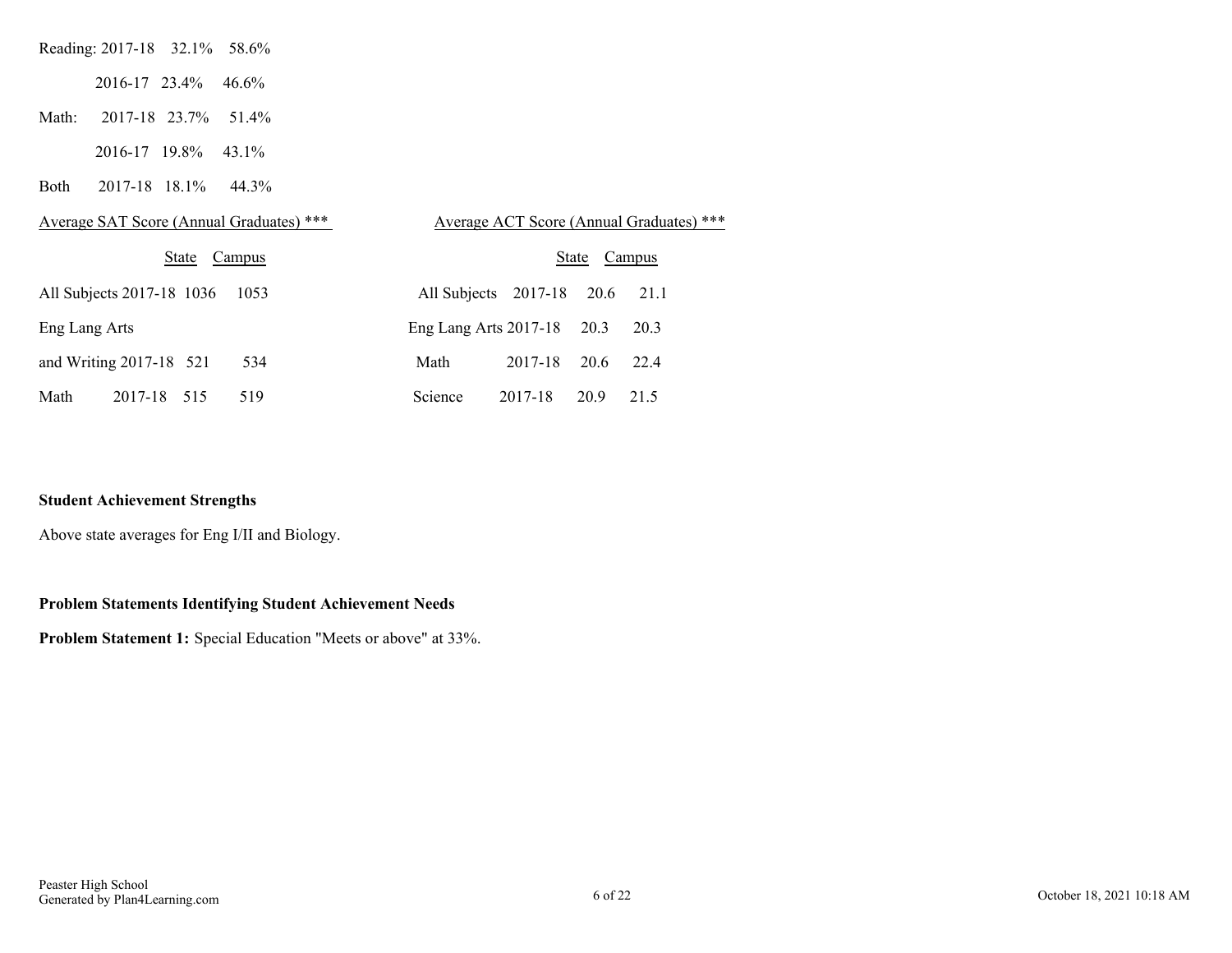### <span id="page-6-0"></span>**School Culture and Climate**

#### **School Culture and Climate Summary**

High levels of student and community participation and interest:

NHS, StuCo, FCA/FCS, Veterans' Day, Student of the month, Red Ribbon Week, Academic awards assembly, High levels of participation in UIL and club activities, Peaster Stock Show, PTO, Homecoming, PISD and campus Facebook pages, teacher of the month, weekly newsletter.

#### **School Culture and Climate Strengths**

An extremely large percentage of our students and community members are involved in at least one (most are involved in several) school related activity on a regular basis. PHS/PISD is, in reality, the community foundation for Peaster.

#### **Problem Statements Identifying School Culture and Climate Needs**

**Problem Statement 1:** ??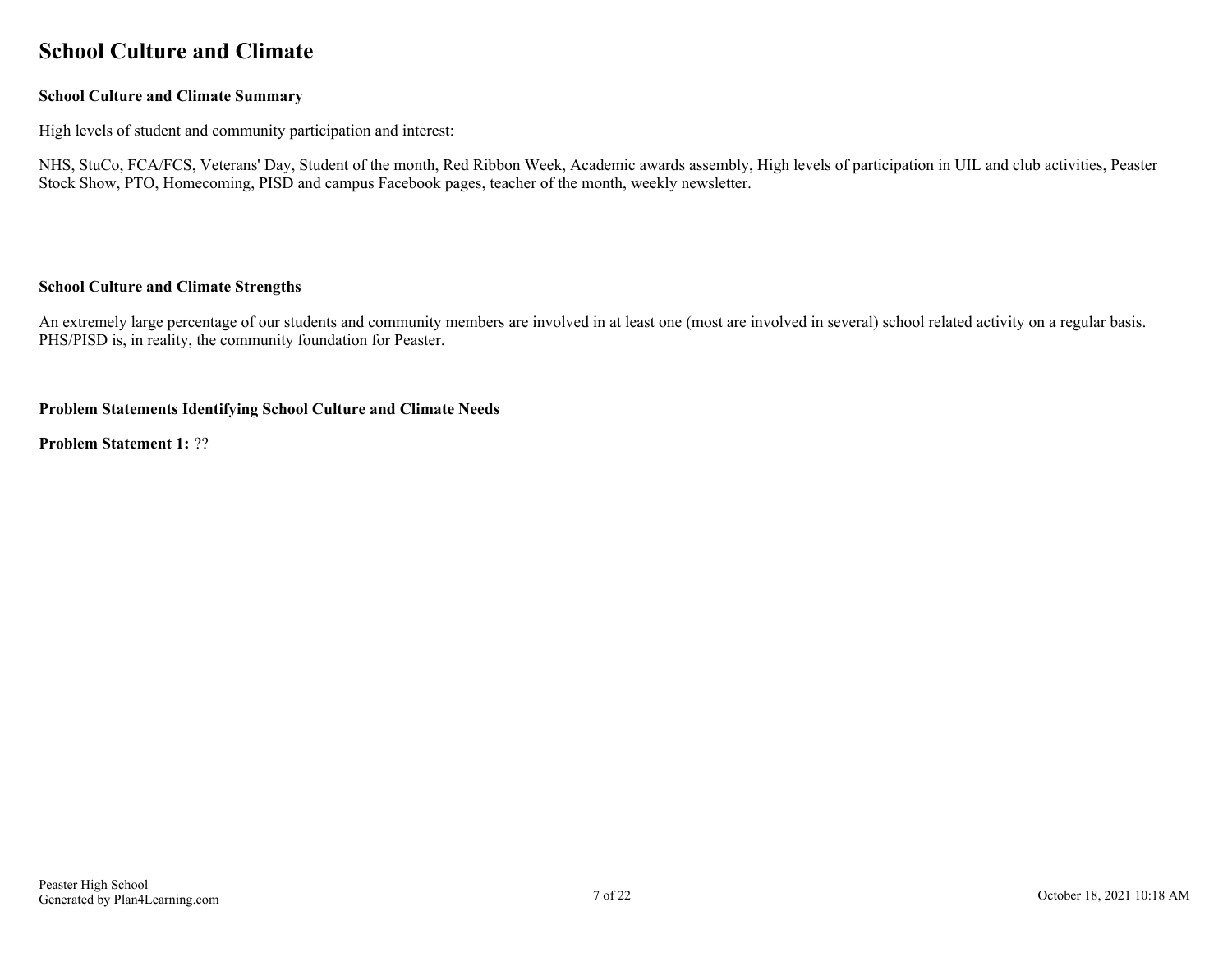### <span id="page-7-0"></span>**Staff Quality, Recruitment, and Retention**

#### **Staff Quality, Recruitment, and Retention Summary**

Teachers by Highest Degree Held:

- No Degree: 0.0 (0.0%)
- Bachelors: 29.0 (70.8%)
- Masters: 11.9 (29.2%)
- Doctorate: 0.0 (0.0%)

#### Teachers by Years of Experience:

- Beginning Teachers 4.3 (10.5%)
- 1-5 Years Experience 8.5 (20.8%)
- 6-10 Years Experience 2.7 (6.6%)
- 11-20 Years Experience 8.7 (21.3%)
- Over 20 Years Experience 16.7 (40.9%)
- Average Years Experience of Teachers: 15.4

#### **Staff Quality, Recruitment, and Retention Strengths**

Most teachers who come here want to stay for an extended period.

#### **Problem Statements Identifying Staff Quality, Recruitment, and Retention Needs**

**Problem Statement 1:** ??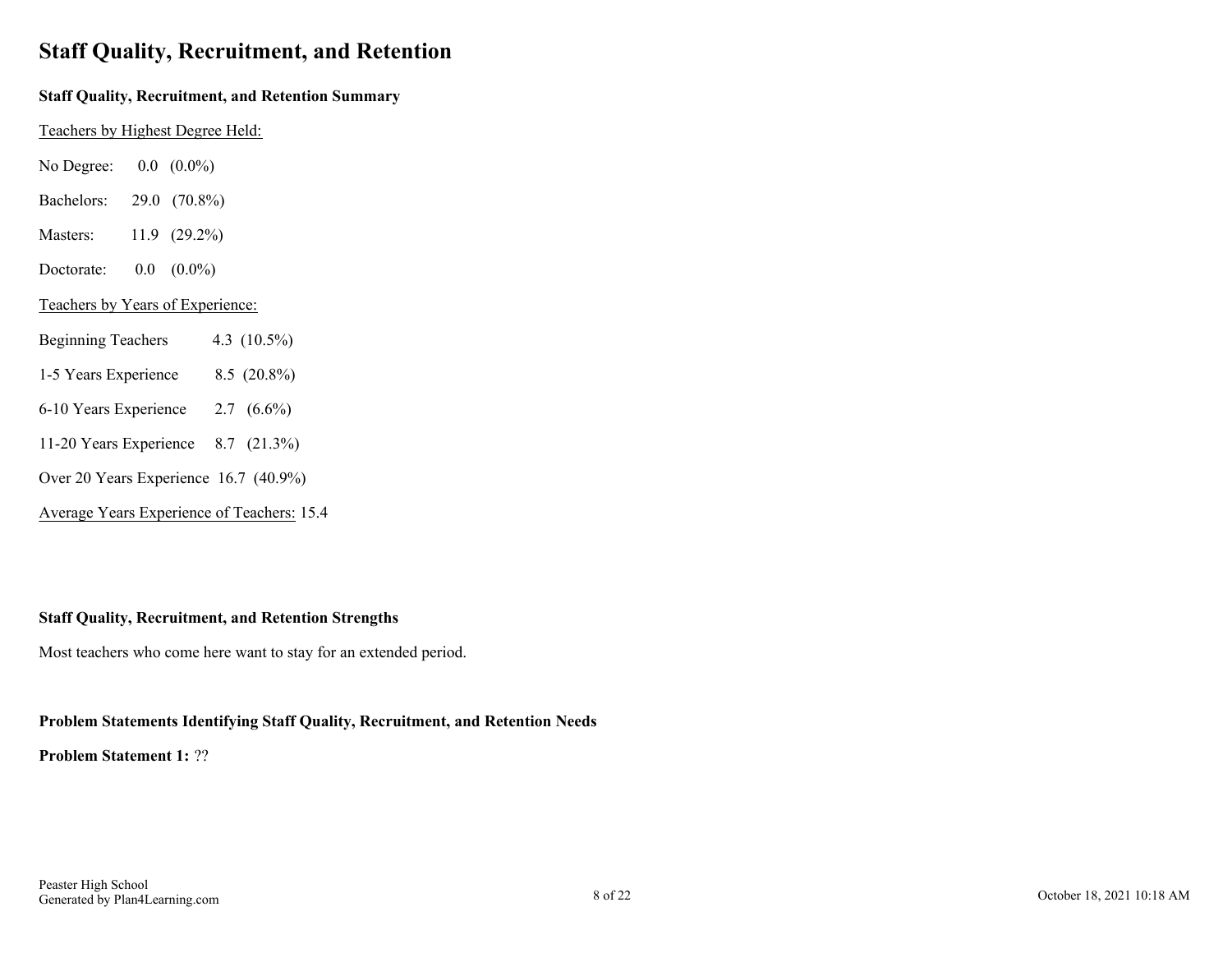### <span id="page-8-0"></span>**Curriculum, Instruction, and Assessment**

#### **Curriculum, Instruction, and Assessment Summary**

Most of our teachers are "singlets" - they are the only one teaching their subject. As such, there has been no common curriculum purchased or developed, other than selfdeveloped scope and sequences based on the TEKS. As a result, common assessments have not been emphasized. Beginning with 2020, PLCs have met to discuss common and shared instructional practices and key objectives.

#### **Curriculum, Instruction, and Assessment Strengths**

Teachers are very willing to share.

#### **Problem Statements Identifying Curriculum, Instruction, and Assessment Needs**

**Problem Statement 1:** Learning to address common objectives and strategies. **Root Cause:** Prior to 2020, no PLC culture.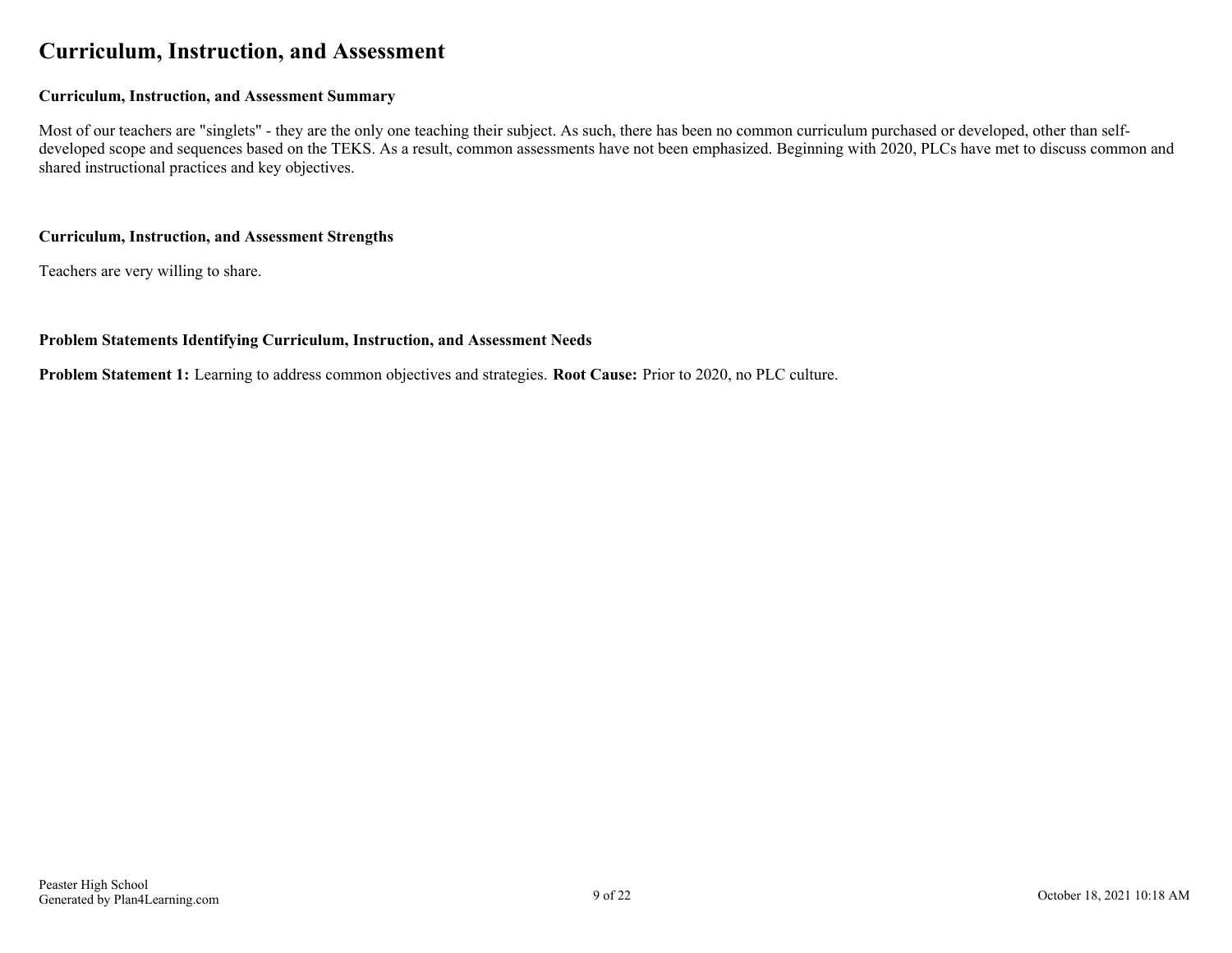### <span id="page-9-0"></span>**Parent and Community Engagement**

#### **Parent and Community Engagement Summary**

High levels of student and community participation and interest:

NHS, StuCo, FCA/FCS, Veterans' Day, Student of the month, Red Ribbon Week, Academic awards assembly, High levels of participation in UIL and club activities, Peaster Stock Show, PTO, Homecoming, PISD and campus Facebook pages, teacher of the month, weekly newsletter.

#### **Parent and Community Engagement Strengths**

An extremely large percentage of our students and community members are involved in at least one (most are involved in several) school related activity on a regular basis. PHS/PISD is, in reality, the community foundation for Peaster.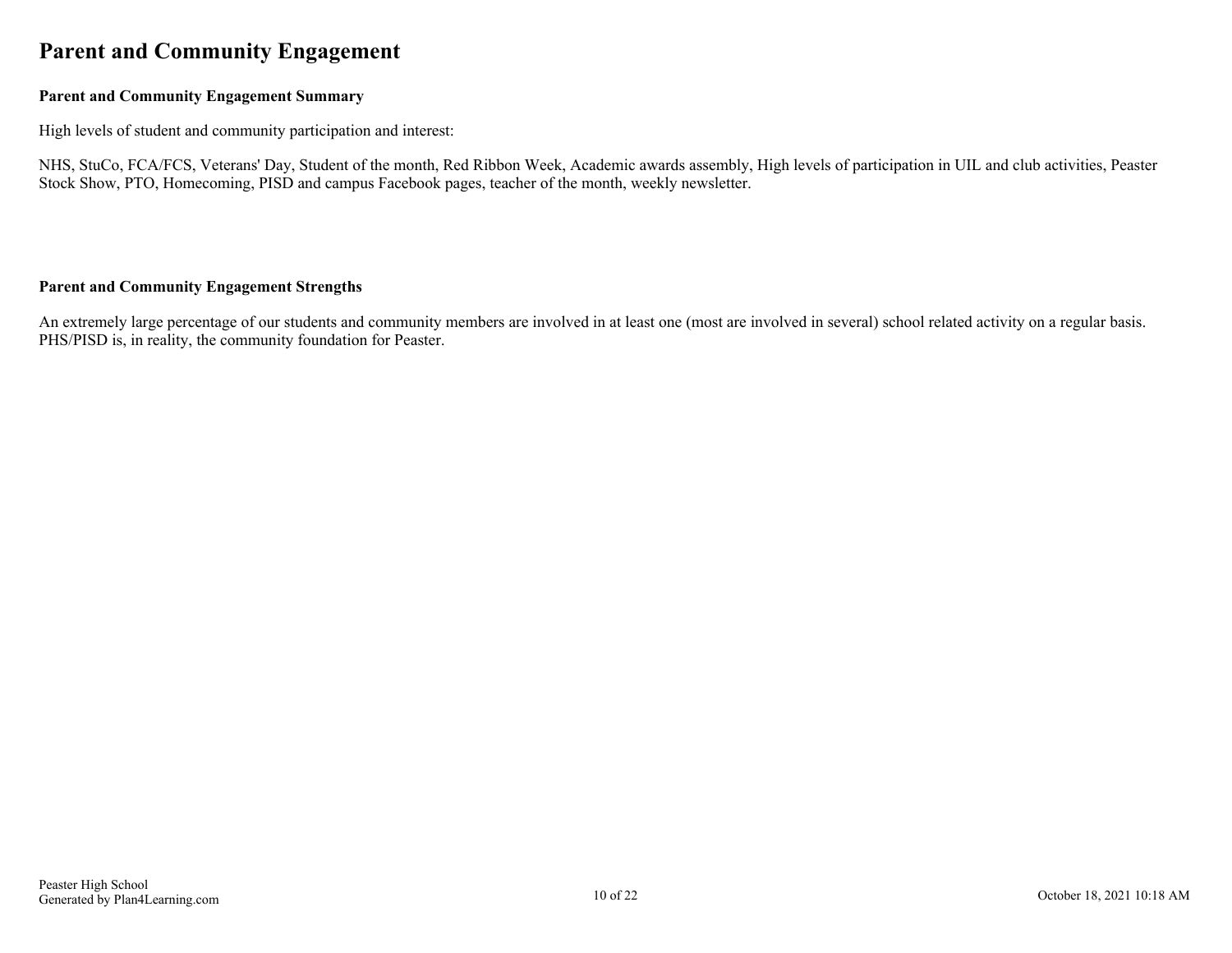### <span id="page-10-0"></span>**Priority Problem Statements**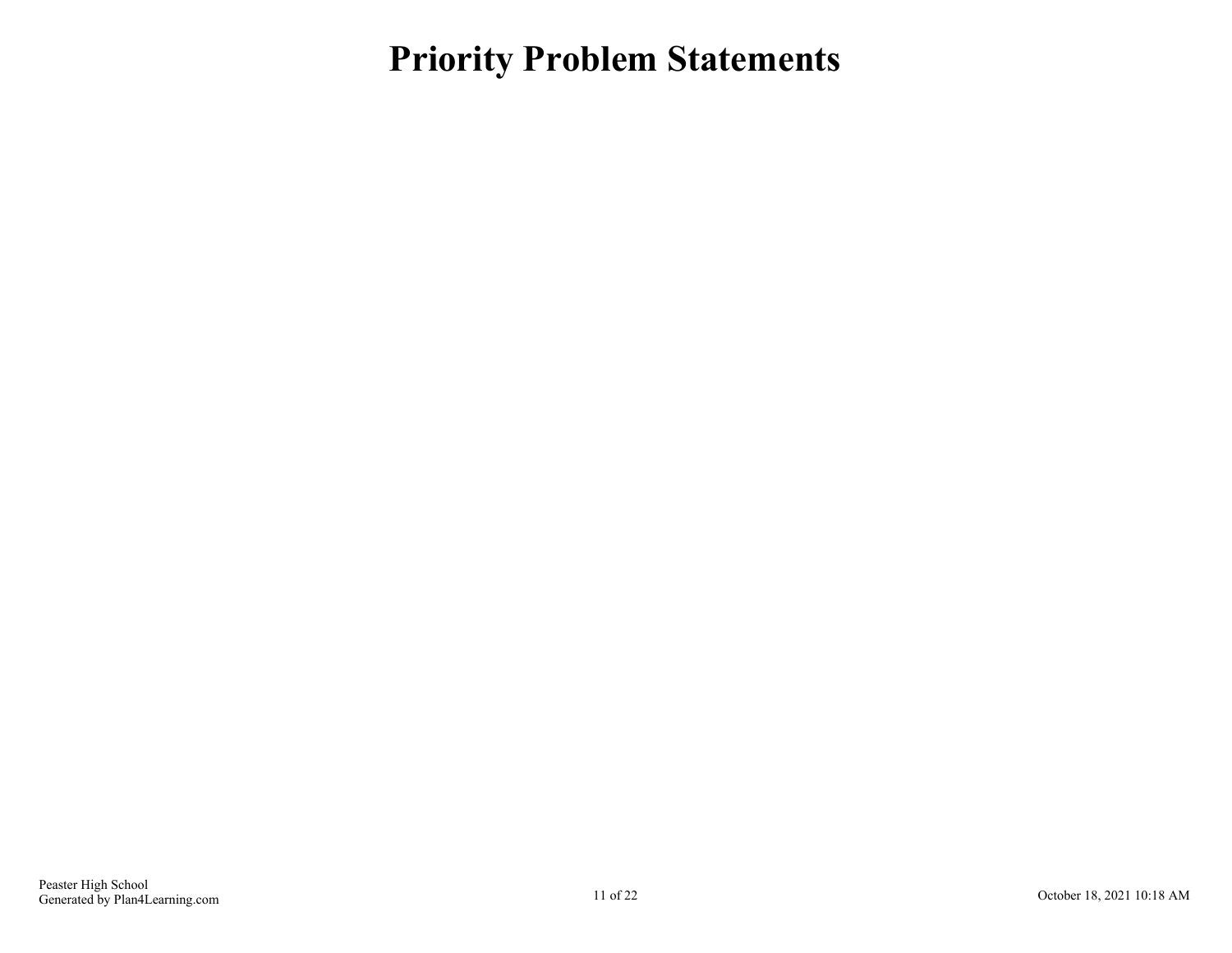## **Goals**

<span id="page-11-0"></span>Goal 1: Peaster ISD will provide an environment in which students engage in meaningful learning.

**Performance Objective 1:** All students will increase the passing percentages of the English I, II and Algebra I EOC tests by 3% , in comparison to the 2020-2021 scores, exhibiting adequate yearly progress.

**Evaluation Data Sources:** 2020-2021 EOC scores, 2021-2022 EOC Scores

| <b>Strategy 1 Details</b>                                                                                                                                                                     | <b>Formative Reviews</b> |                          |      |
|-----------------------------------------------------------------------------------------------------------------------------------------------------------------------------------------------|--------------------------|--------------------------|------|
| Strategy 1: Evaluate grades and failure rates on a weekly basis. Targeted instruction based off of 6 weeks exams, EOC practice exams                                                          | Formative                |                          |      |
| and the end of year assessments. Students will be required to attend specific WIN tutorials based on identified TEK/skill levels.                                                             |                          | Mar                      | June |
| Strategy's Expected Result/Impact: Ensure students are attending WIN tutorials to ensure mastery of concepts<br>Staff Responsible for Monitoring: Teachers, Counselors, Campus Administration |                          |                          |      |
| <b>Strategy 2 Details</b>                                                                                                                                                                     |                          | <b>Formative Reviews</b> |      |
| Strategy 2: All teachers will include spiraled TEKS/EOC objectives in lessons on a daily basis.                                                                                               |                          | <b>Formative</b>         |      |
| Strategy's Expected Result/Impact: Lesson plans, administration, department chair, walkthroughs, teacher mentor                                                                               |                          | Mar                      | June |
| <b>Staff Responsible for Monitoring: Instructional Staff</b>                                                                                                                                  |                          |                          |      |
| Discontinue<br>Accomplished<br>Continue/Modify<br>No Progress<br>0%                                                                                                                           |                          |                          |      |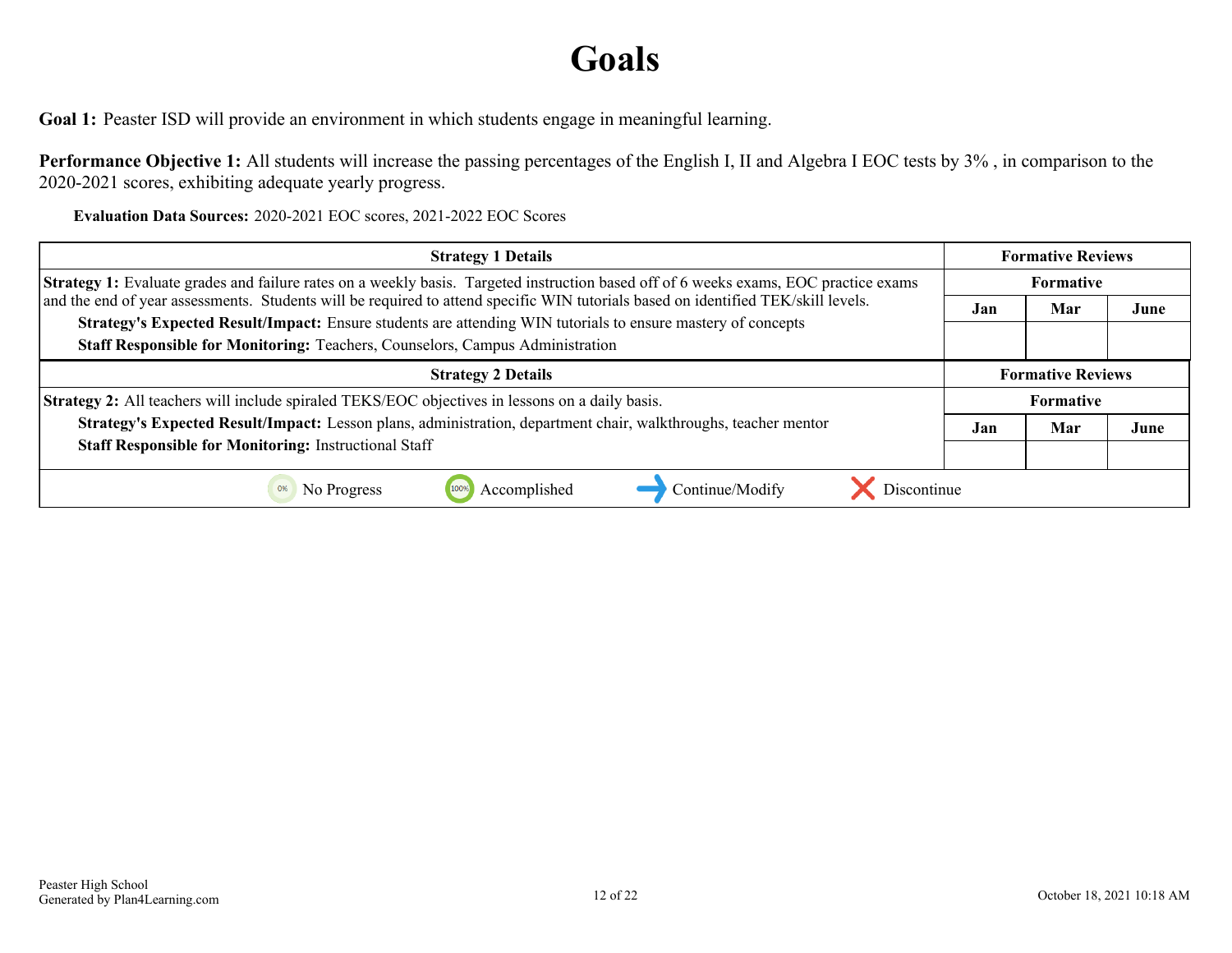**Goal 1:** Peaster ISD will provide an environment in which students engage in meaningful learning.

**Performance Objective 2:** The district, certified staff will be fully trained in PLC by the beginning of the 2021 school year.

**Evaluation Data Sources:** PLC conference for all staff, PLC meetings

| <b>Strategy 1 Details</b>                                                                                 |                 |             |     | <b>Formative Reviews</b> |      |
|-----------------------------------------------------------------------------------------------------------|-----------------|-------------|-----|--------------------------|------|
| <b>Strategy 1:</b> PLC will be implemented with fidelity at least 3 times during a 6 week grading period. |                 |             |     | <b>Formative</b>         |      |
| Strategy's Expected Result/Impact: Teacher lesson plans and objectives will aligned in Forethought.       |                 |             | Jan | Mar                      | June |
| Staff Responsible for Monitoring: Campus Administrators, District Administrators                          |                 |             |     |                          |      |
| Accomplished<br>No Progress                                                                               | Continue/Modify | Discontinue |     |                          |      |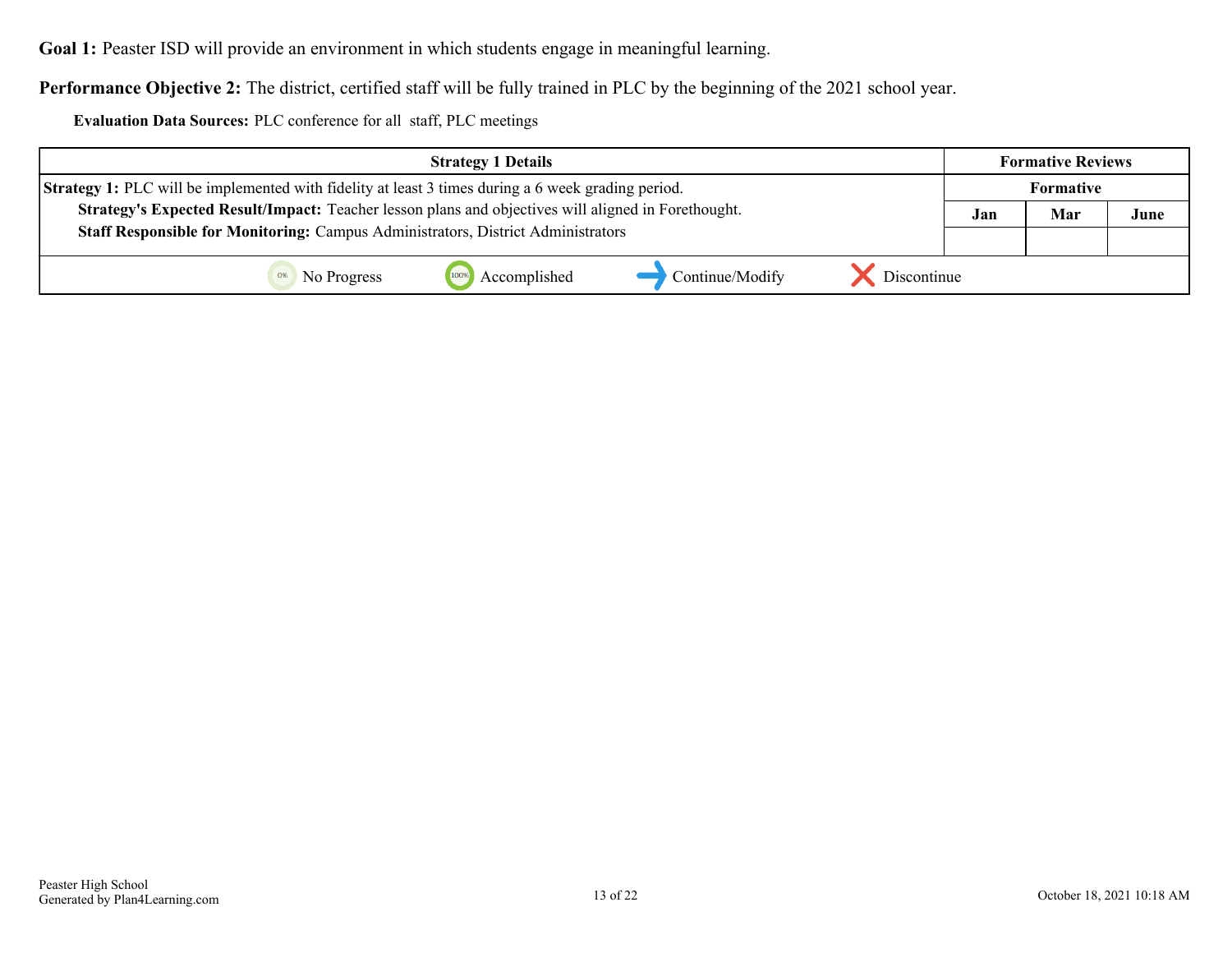Goal 1: Peaster ISD will provide an environment in which students engage in meaningful learning.

**Performance Objective 3:** In keeping alignment with the state's 60X30TX goal, the School Finance Commission recommended establishing Pre-Kindergarten through 12th grade goal of at least 60% proficiency at TEA's "meets" standard at two key checkpoints along the state's public PK through 12th grade educational continuum.

| <b>Strategy 1 Details</b>                                                                                                                                                                                                                      |  | <b>Formative Reviews</b> |      |
|------------------------------------------------------------------------------------------------------------------------------------------------------------------------------------------------------------------------------------------------|--|--------------------------|------|
| <b>Strategy 1:</b> Sixty percent of all high school seniors will graduate without the need for remediation and achieve (1) an industry-accepted                                                                                                |  | Formative                |      |
| certificate aligned with a living-wage job; or (2) will enroll in post-secondary education; or (3) will enlist in the military.                                                                                                                |  | Mar                      | June |
| Strategy's Expected Result/Impact: 60% or more of graduating seniors will be College, Career, or Military Ready (CCMR).<br><b>Staff Responsible for Monitoring: Counselors</b><br>CTE Director<br>Principal<br><b>Assistant Superintendent</b> |  |                          |      |
| Discontinue<br>Continue/Modify<br>Accomplished<br>No Progress<br>0%                                                                                                                                                                            |  |                          |      |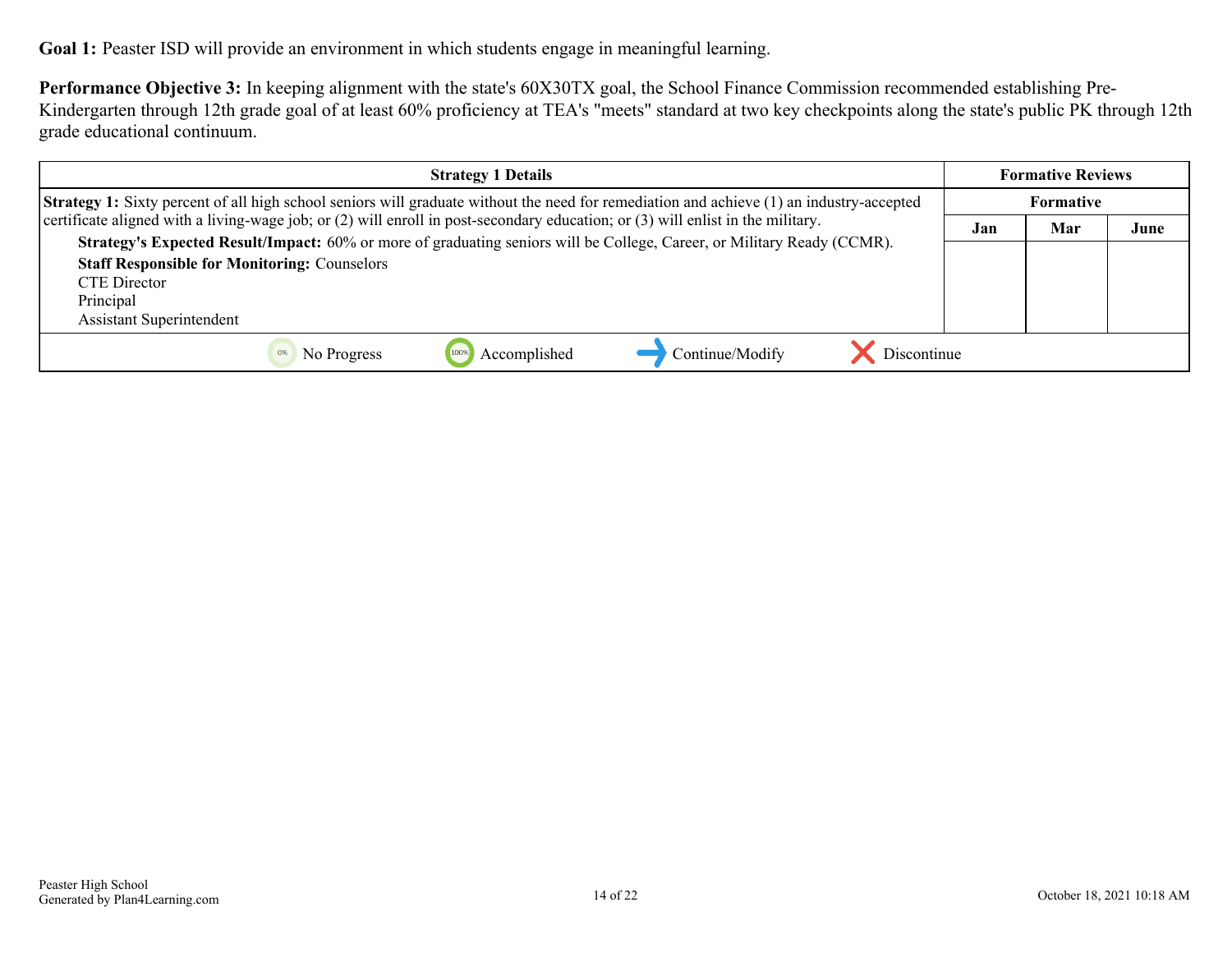Goal 1: Peaster ISD will provide an environment in which students engage in meaningful learning.

**Performance Objective 4:** Increase SAT/ACT scores from the previous year by providing additional course time and tutorial opportunities for students. PHS will offer the PSAT during the school day at Peaster High School and pay for all 10th grade students to take the PSAT on the Peaster High School campus

**Evaluation Data Sources:** SAT and ACT reports, Nation Merit Achievement Honors Awardees Numbers of students who are taking the PSAT.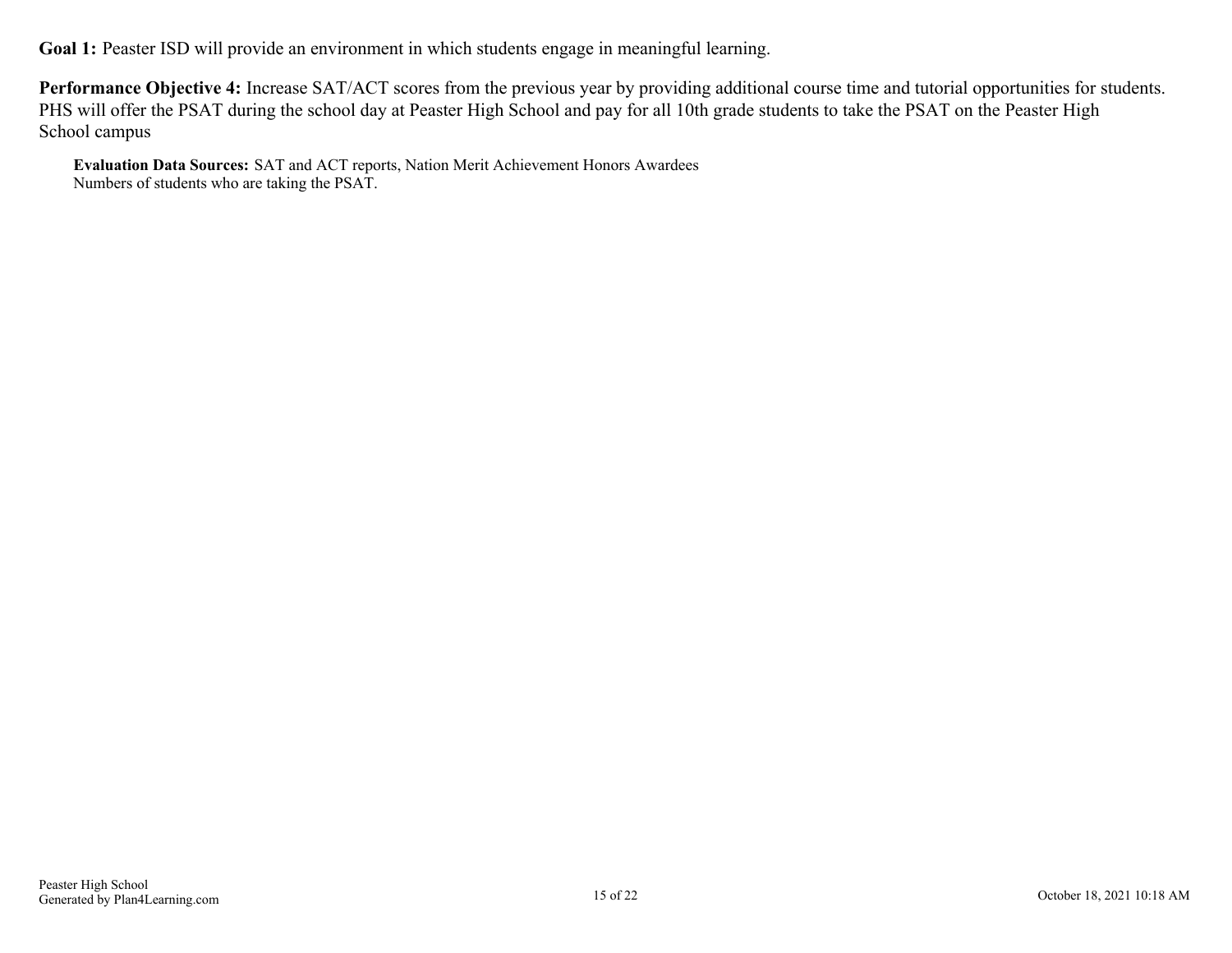<span id="page-15-0"></span>**Goal 2:** Peaster ISD will exhibit a culture where positive character development is valued within our school community.

**Performance Objective 1:** Increase opportunities to build and maintain a healthy school culture that shares high expectations for students and staff. We will continue to model ethical behavior and integrity as the norm for our school culture and take responsibility for our actions when they do not align with these ethical norms and expectations.

#### **HB3 Goal**

**Evaluation Data Sources:** Office referrals, Teacher and Student of The Month, Counselor Lessons, Flood program, FOR Club

| <b>Strategy 1 Details</b>                                                                                  | <b>Formative Reviews</b> |                          |      |  |  |
|------------------------------------------------------------------------------------------------------------|--------------------------|--------------------------|------|--|--|
| <b>Strategy 1:</b> Monitor student participation in various groups, clubs and extra curricular activities. |                          | Formative                |      |  |  |
| Strategy's Expected Result/Impact: All students are apart of a club, group or extra-curricular activity.   |                          | Mar                      | June |  |  |
| <b>Staff Responsible for Monitoring: Sponsors, Campus Administration</b>                                   |                          |                          |      |  |  |
| <b>Strategy 2 Details</b>                                                                                  |                          | <b>Formative Reviews</b> |      |  |  |
| <b>Strategy 2:</b> Implement Core Essentials, Character Building Program                                   | <b>Formative</b>         |                          |      |  |  |
| Strategy's Expected Result/Impact: Students exhibit positive character traits.                             |                          | Mar                      | June |  |  |
| Staff Responsible for Monitoring: Counselor, Staff and Administration                                      |                          |                          |      |  |  |
| Discontinue<br>Accomplished<br>Continue/Modify<br>No Progress<br>0%                                        |                          |                          |      |  |  |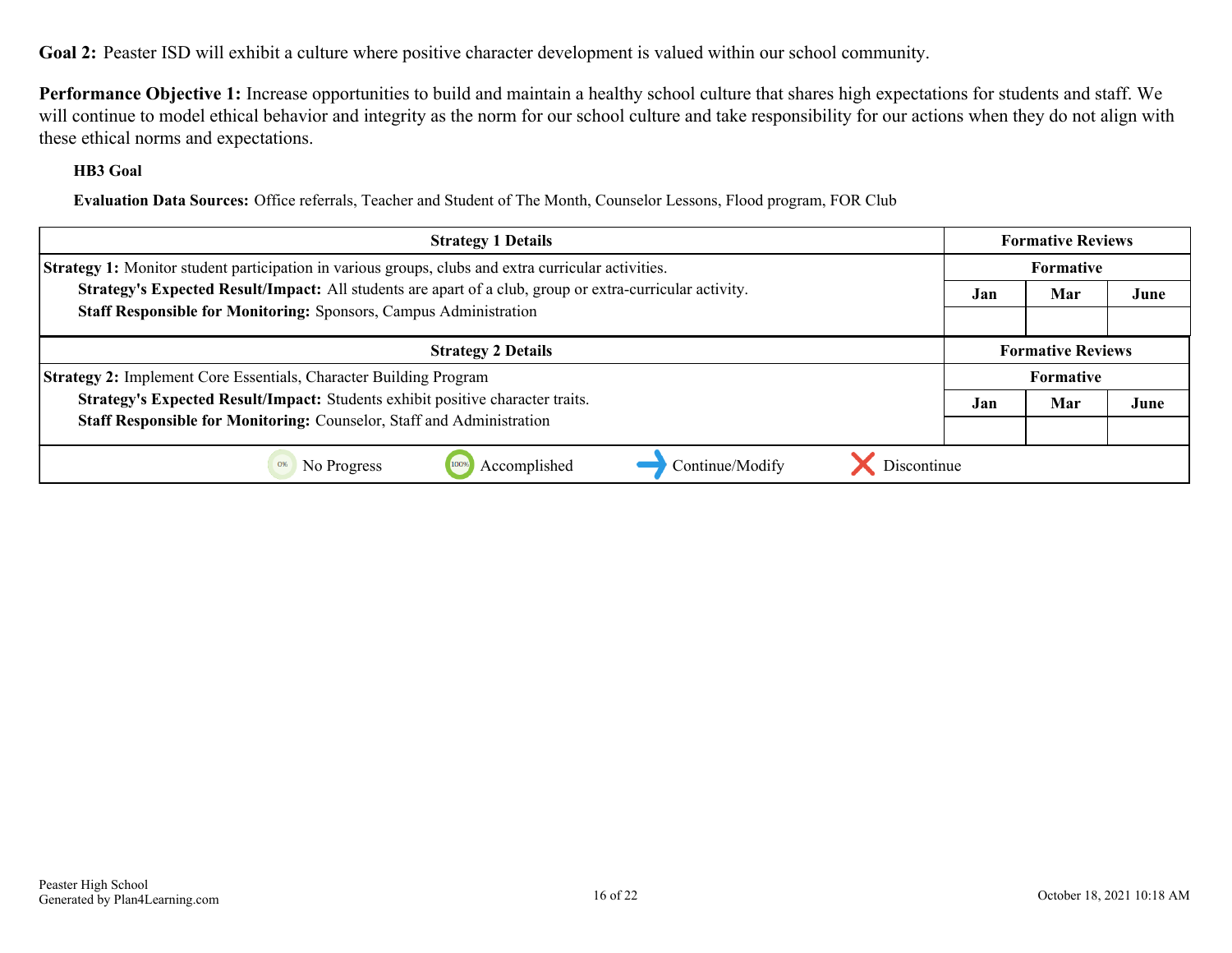**Goal 2:** Peaster ISD will exhibit a culture where positive character development is valued within our school community.

**Performance Objective 2:** Provide a safe and drug free learning environment for student and staff.

**HB3 Goal**

**Evaluation Data Sources:** Drills, referral data, bullying data, drug dog visits.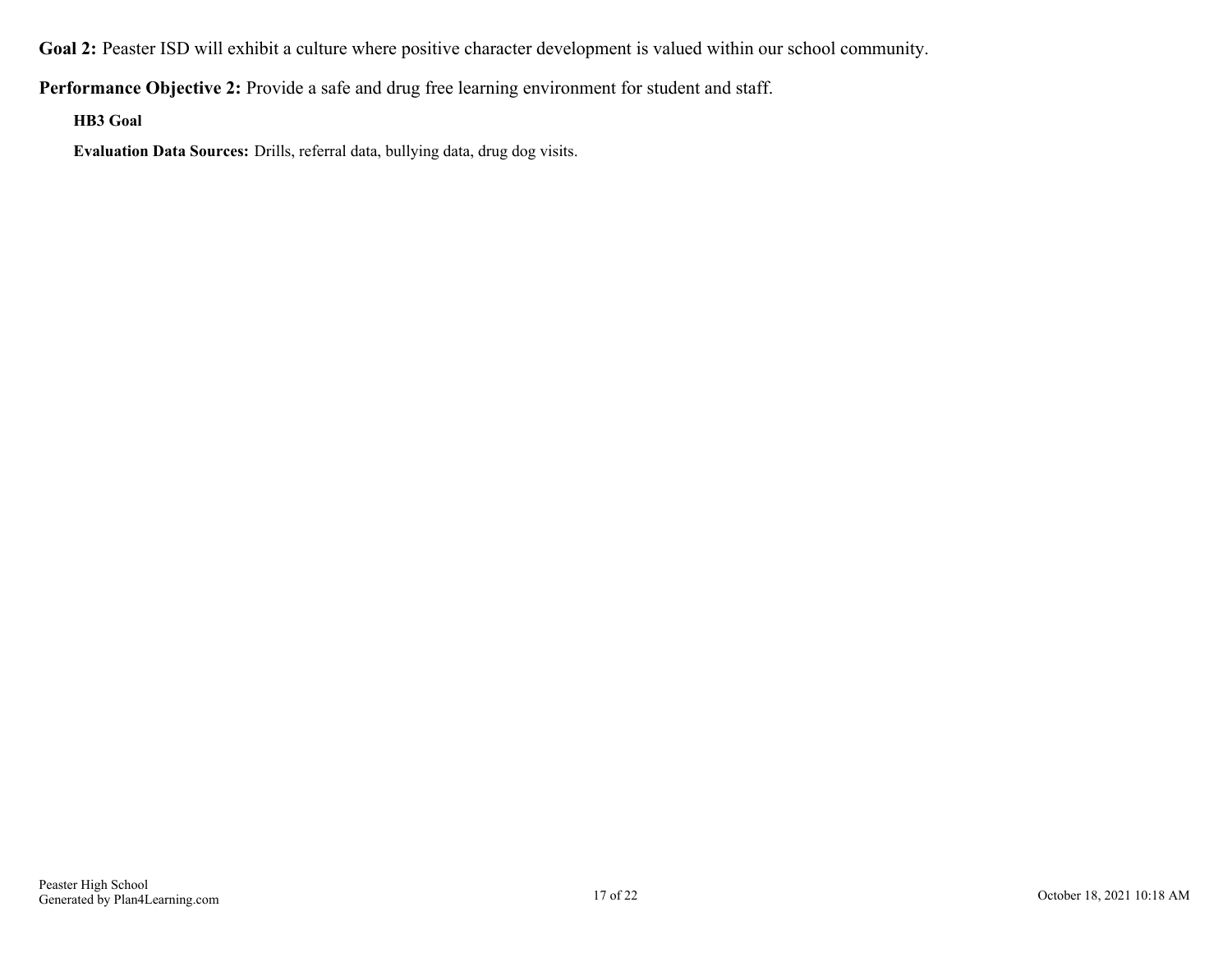<span id="page-17-0"></span>Goal 3: Peaster ISD will be a community where positive, respectful relationships are valued.

**Performance Objective 1:** Recognize 'Greyhound of the month" for staff and students

**Evaluation Data Sources:** Staff input

| <b>Strategy 1 Details</b>                                                                                                                                                                            |              |                 | <b>Formative Reviews</b> |     |      |  |
|------------------------------------------------------------------------------------------------------------------------------------------------------------------------------------------------------|--------------|-----------------|--------------------------|-----|------|--|
| <b>Strategy 1:</b> Teachers nominate students and then vote<br>Administration gather input from staff and then campus administration chooses one staff member to be recognized at the district level |              |                 | Formative                |     |      |  |
|                                                                                                                                                                                                      |              |                 | Jan                      | Mar | June |  |
| <b>Strategy's Expected Result/Impact:</b> Improve campus morale                                                                                                                                      |              |                 |                          |     |      |  |
| Staff Responsible for Monitoring: Staff and Campus Administration                                                                                                                                    |              |                 |                          |     |      |  |
| 100%<br>No Progress                                                                                                                                                                                  | Accomplished | Continue/Modify | Discontinue              |     |      |  |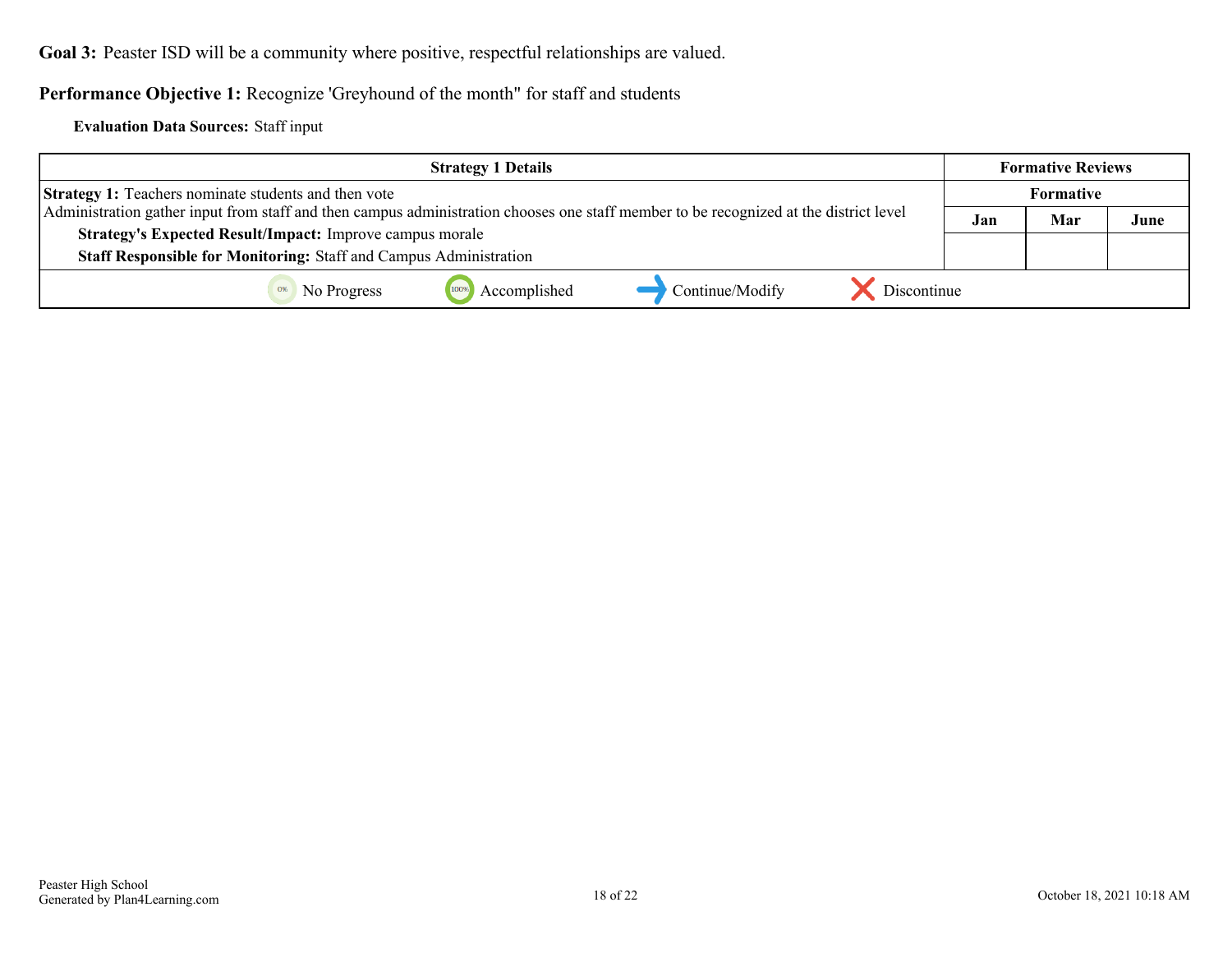**Goal 3:** Peaster ISD will be a community where positive, respectful relationships are valued.

#### **Performance Objective 2:** Work in partnership with the PTO.

**Evaluation Data Sources:** PTO meetings, parent participation

| <b>Strategy 1 Details</b>                                                                                                               |                  | <b>Formative Reviews</b> |      |  |
|-----------------------------------------------------------------------------------------------------------------------------------------|------------------|--------------------------|------|--|
| <b>Strategy 1:</b> Parent-Teacher Organization have partnered with the high school campus to help our campus with recognizing teacher's | <b>Formative</b> |                          |      |  |
| birthday, staff luncheons, etc.                                                                                                         | Jan              | Mar                      | June |  |
| Strategy's Expected Result/Impact: Encourage a positive culture                                                                         |                  |                          |      |  |
| <b>Staff Responsible for Monitoring: Administration</b>                                                                                 |                  |                          |      |  |
| <b>Strategy 2 Details</b>                                                                                                               |                  | <b>Formative Reviews</b> |      |  |
| <b>Strategy 2:</b> Staff members will be recognized monthly at the campus/department levels.                                            |                  | <b>Formative</b>         |      |  |
| Strategy's Expected Result/Impact: Increased staff morale                                                                               | Jan              | Mar                      | June |  |
| <b>Staff Responsible for Monitoring: Superintendent</b>                                                                                 |                  |                          |      |  |
| Campus Principals                                                                                                                       |                  |                          |      |  |
| <b>District Directors</b>                                                                                                               |                  |                          |      |  |
| Discontinue<br>Accomplished<br>Continue/Modify<br>No Progress<br>0%<br>100%                                                             |                  |                          |      |  |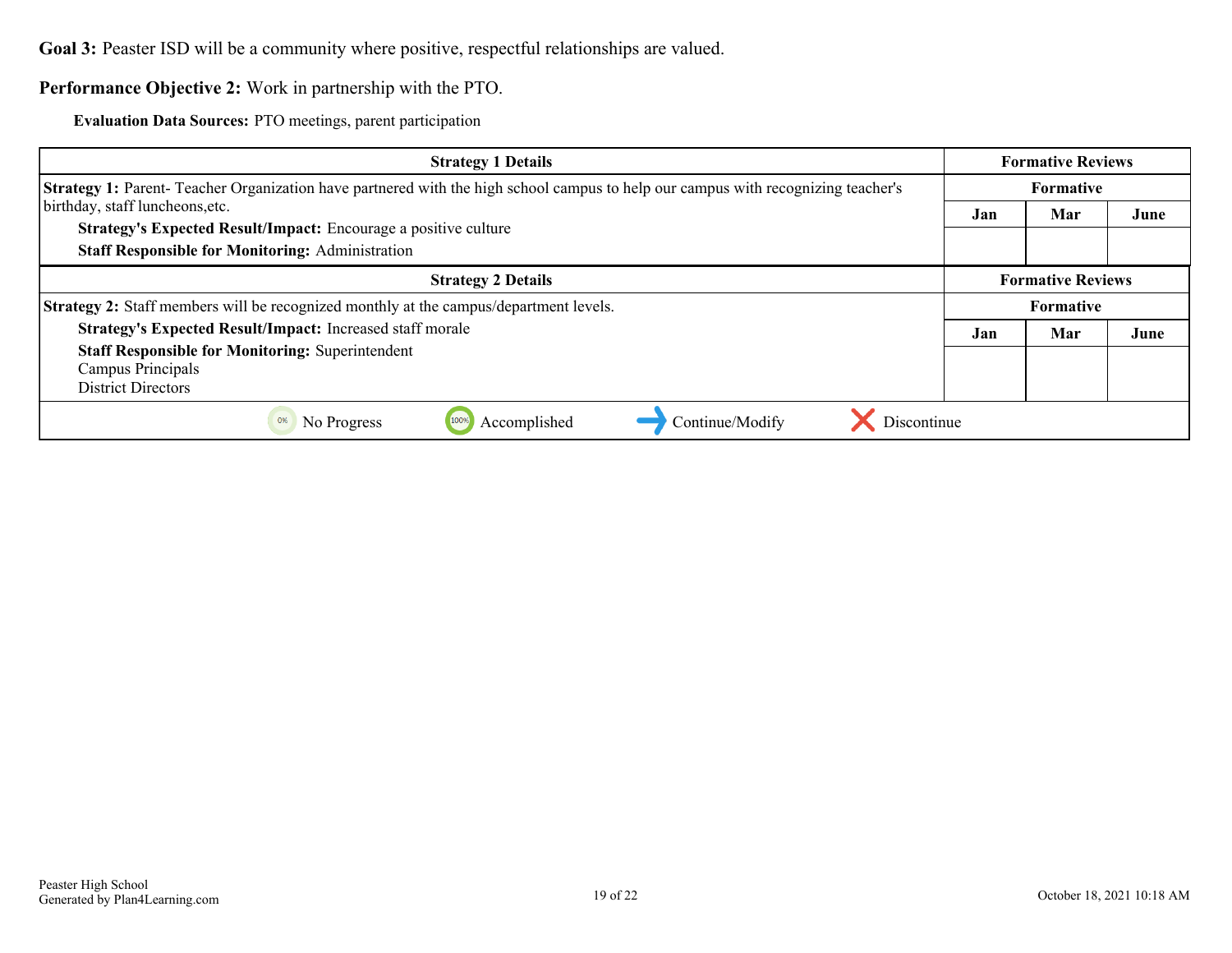## **Plan Notes**

#### <span id="page-19-0"></span>**60X30TX**

#### **Background Information**

THE OVERARCHING GOAL: **60X30 By 2030**, at least 60% of Texans ages 25-34 will have a certificate or degree. The 60x30 goal is essential to the future prosperity of Texas. Without bold action, Texas faces a future of diminished incomes, opportunities, and resources. The 60x30TX Plan is designed to ensure that a competitive and prosperous future remains for students seeking to better their lives and the lives of their families. the first goal focuses on 25- to 34-year-olds as an indicator of the economic future of the state and its ability to remain globally competitive. The state's large population makes the Texas economy similar in size to that of many countries. Within the global context, the state has seen a relative decline in educational attainment among this younger population. The 60x30 goal also uses 25- to 34-year-olds as a yardstick to answer the question: How prepared is Texas for the future? Through the focused efforts of industry, government, community organizations, K-12, and institutions of higher education, the state can respond positively to this question and achieve this goal.

#### **Texas Education Agency's Plan**

In keeping alignment with the state's 60x30TX goal, the School Finance Commission is recommending extablishing a PK through 12th grade educational continuum:

- 1. Sixty percent of all students meeting the state's "Meets" standard at thrid grade reading.
- 2. Sixty percent of all high school seniors graduating without the need for remediation and achieving an industry-accepted certificate aligned with a living wage job; or enrolling in post-secondary education; or enlisting in the military.

#### **Peaster's College, Career, and Military Readiness (CCMR) Plan**

Whether the students decide to pursue a future in academic post-secondary education, the workforce, or the military, the Peaster Independent School District will be there every step of the way to assist the students.

The district will monitor each high school student's progress in the CCMR continuum. Student college readiness will be monitored using TSIA, ACT, SAT, and AP assessment data. Some students will opt for for a career option, to that end, the high school campuses will assist the students as they take Career and Technical course pathways. The goal for CTE students is to obtain an Industry-Based Certification (IBC). For those students who opt to enlist in our armed forces, the district will provide opportunities for them to take the ASVAB.

The combined efforts of the campus administration, counseling department, teachers, students, and the overal education community will ensure the success of the CCMR programs.

#### **HB4545**

During the summer of 2021, the Texas Legislature passed House Bill (HB) 4545 during the 87th Legislative Session, which requires school districts to provide accelerated instruction during the 2021–22 school year for students who "Did Not Meet Grade Level" or did not take the STAAR and STARR end-of-course assessments in Spring 2021.

The legislation includes:

The elimination of grade retention and retesting requirements tied to STAAR test results in grades 5 and 8.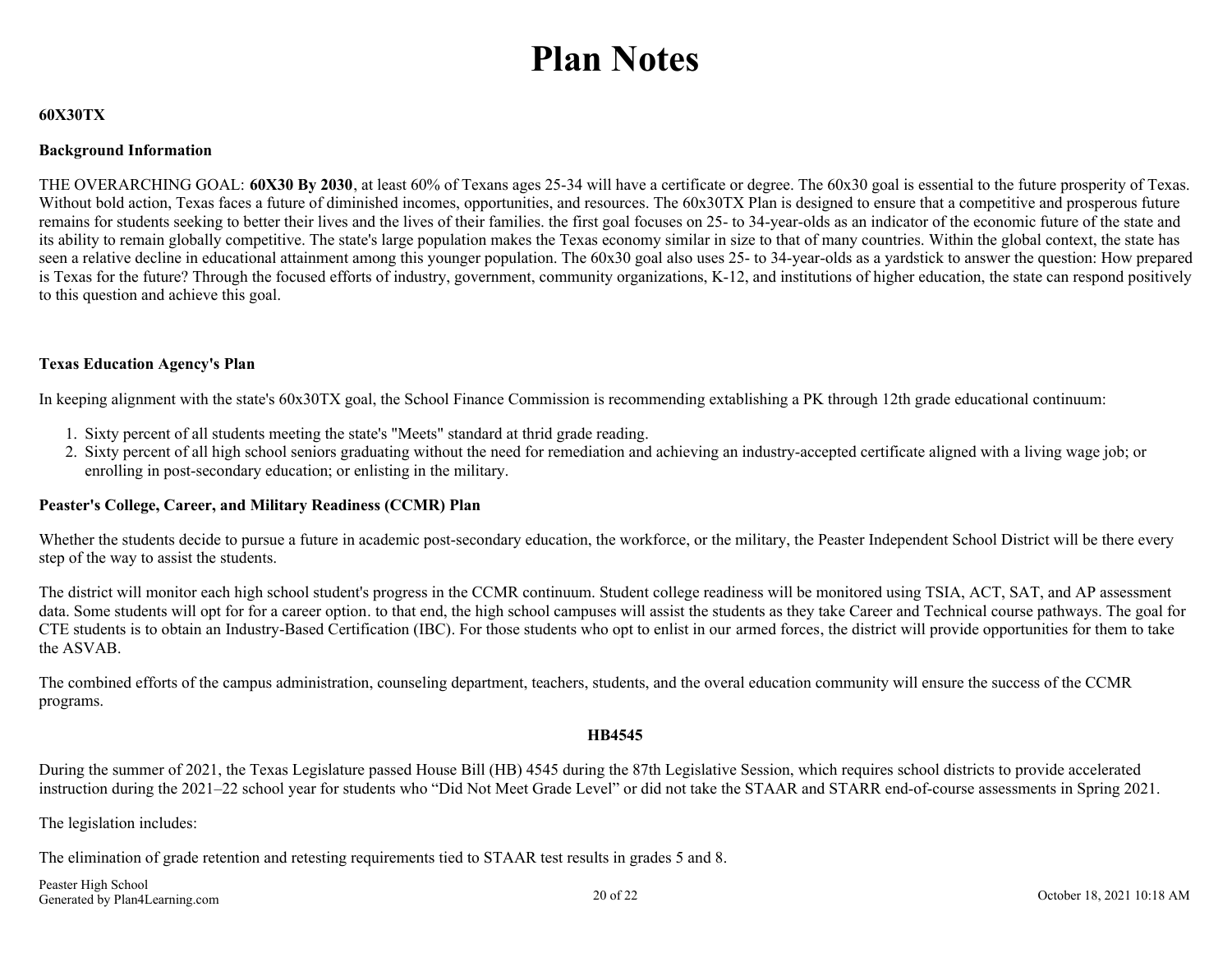The requirement for accelerated instruction for any student (including but not limited to special education, 504, and English Language Leaners) who scored in the "Did Not Meet" category on the STAAR assessment in grades 3–8 or STAAR (EOC) end-of-course assessments or did not take the STAAR or EOC assessment

 Accelerated instruction is required for any student (including but not limited to special education, 504, and English Language Learners) who scores in the "Did Not Meet" category on the STAAR assessment in grades 3–8 or STAAR (EOC) end-of-course assessments did not take the STAAR or EOC assessment. Accelerated instruction is targeted, supplemental instruction aligned to the TEKS which must help the student in demonstrating proficiency of each content area. It may occur before, after school or be embedded during the school day.

 An accelerated learning committee will develop an individual educational plan and monitor progress for any student who scores in the "Did Not Meet" category on a STAAR assessment or did not take the STAAR or EOC assessment in grade 3, 5, or 8 in math or reading.